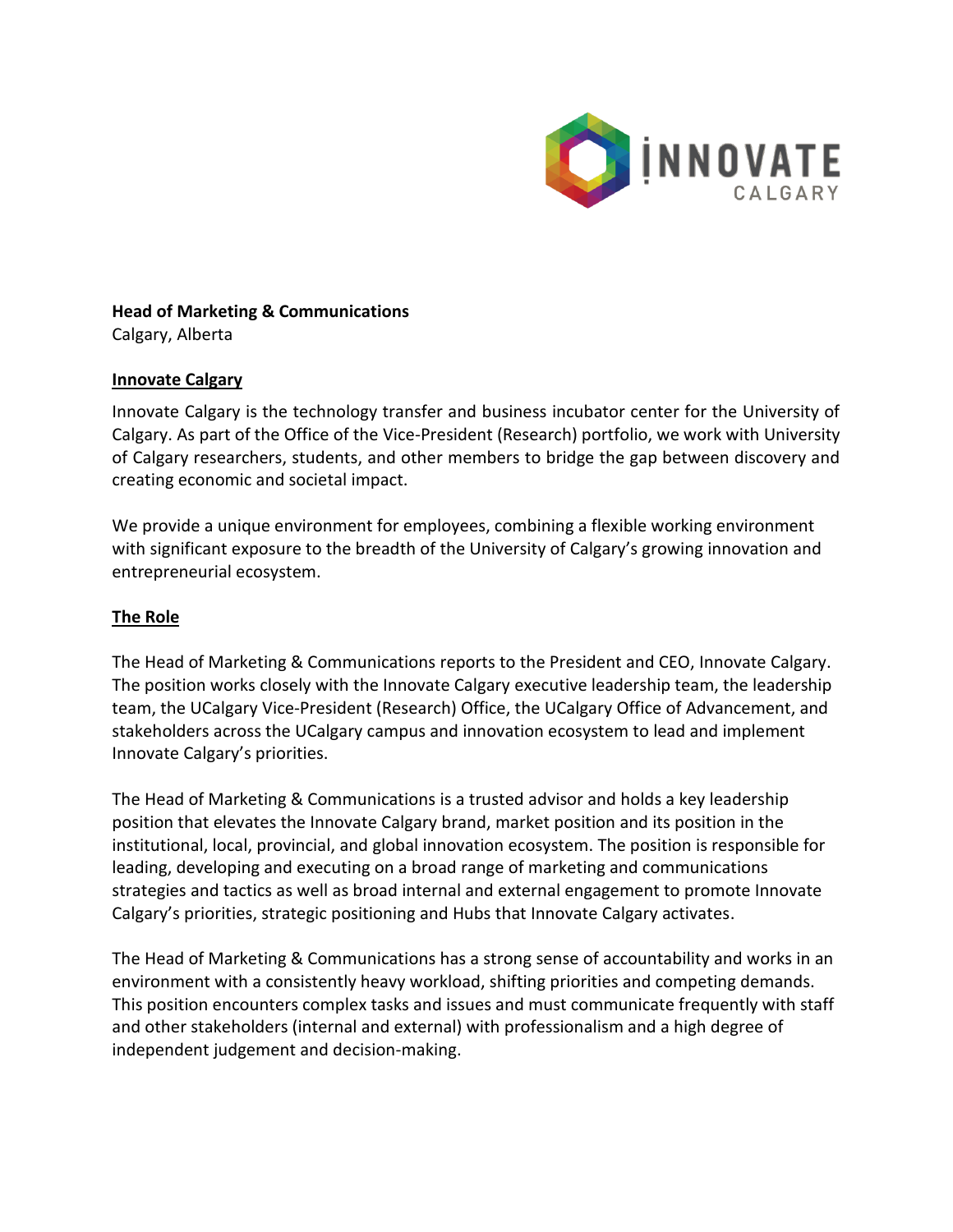## **Key Accountabilities:**

- Work closely with both the Innovate Calgary executive leadership team and leadership team, advising on, contributing to, and reporting on activities that position Innovate Calgary as a market leader in the innovation ecosystem
- Enhance Innovate Calgary's brand and reputation as a business incubator and innovation transfer and commercialization leader internally and externally, creating a community of ambassadors that foster innovation and entrepreneurship
- Lead the evaluation, planning, development, and implementation of Innovate Calgary's internal and external communication and marketing strategies and tactics, while leveraging UCalgary Offices to strengthen and broaden key messages and outcomes
- Create or oversee the creation of marketing and communications assets that support the corporate executive, management, and business units, which elevate and support Innovate Calgary's strategic priorities
- Provide strategic leadership on projects and initiatives related to Innovate Calgary's overall priorities, and priorities within the Hubs it activates;
- Effectively advocate for, build, and nurture strong alliances between Innovate Calgary, the University of Calgary, and stakeholders and partners in the provincial and global innovation ecosystem
- Prepare, implement, and monitor annual Marketing & Communications budget
- Designs, develops, and implements effective procedures and systems to ensure best practices are followed, consistent communications are delivered, and a high degree of quality is maintained across Innovate Calgary assets
- Provide leadership and direction to the Marketing & Communications Manager
- Oversee and assist the Marketing & Communications Manager with planning, coordinating, and producing several on-campus events
- Responsible for the planning, preparing and production of the company's Year in Review/Annual Report
- Develops briefing notes, messaging, presentations and speaking notes for the executive leadership team and leadership team as required
- Responsible for the oversight of the Innovate Calgary website and domains
- Responsible for the overall Innovate Calgary brand and reputation management, including but not limited to the development of key messages, leading, collaborating and producing editorial, web and social content, supporting the solicitation of sponsorship opportunities, media and issues communications, program development, and other marketing, communications, outreach, and engagement tasks as required.

# **Qualifications:**

- 10+ years of progressive communications experience
- Must demonstrate exceptional verbal and written communication skills
- A degree in public relations, communications, marketing, business, or related field (a combination of experience and education may be considered)